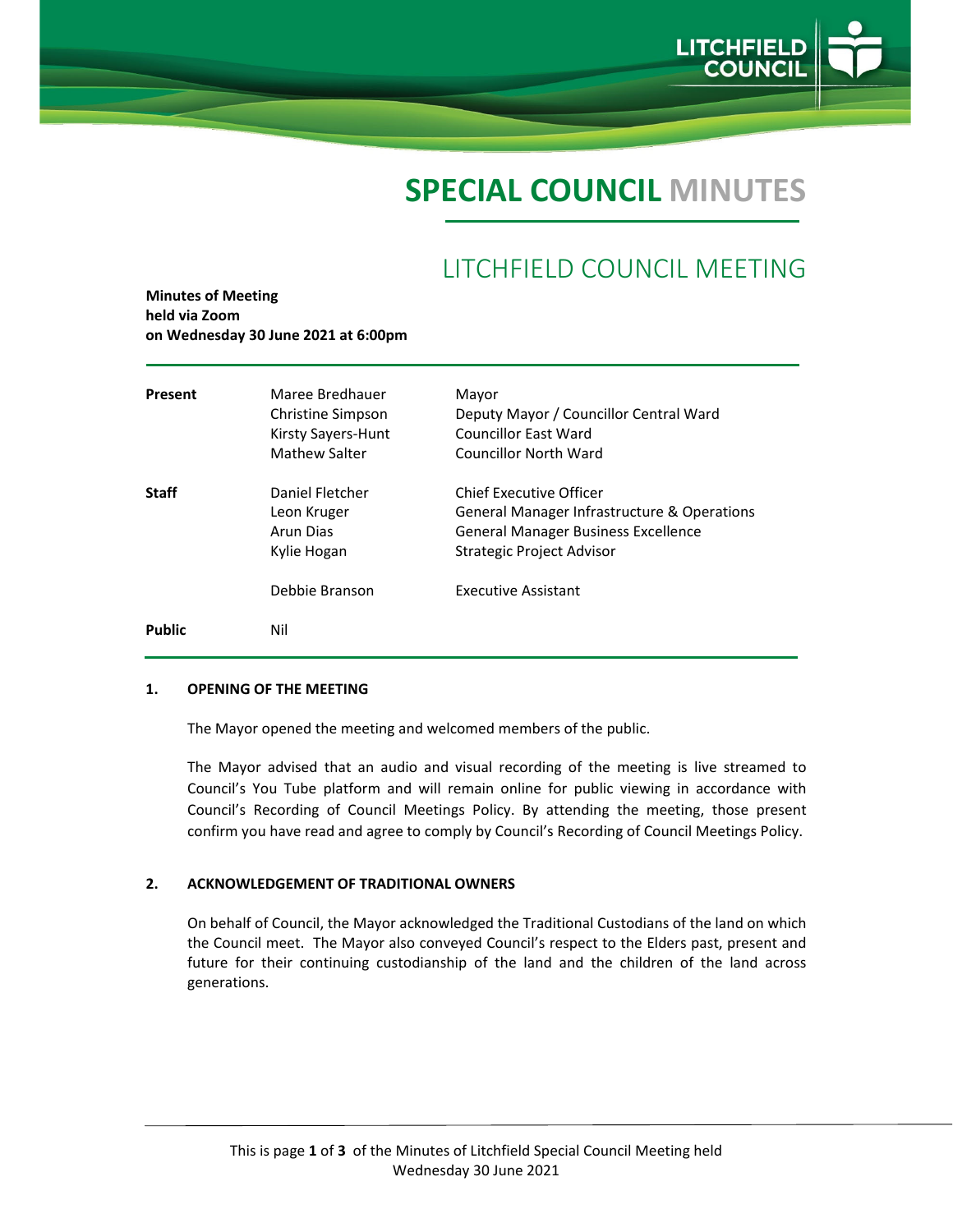# **3. APOLOGIES AND LEAVE OF ABSENCE**

Moved: Cr Sayers‐Hunt Seconded: Deputy Mayor Simpson

THAT Council acknowledges Cr Doug Barden's apology.

# **CARRIED (4/0)‐2021/242**

# **4. DISCLOSURES OF INTEREST**

The Mayor advised that any member of Council who may have a conflict of interest, or a possible conflict of interest regarding any item of business to be discussed at a Council meeting or a Committee meeting should declare the conflict of interest to enable Council to manage the conflict in accordance with its obligations under the Local Government Act and its policies regarding the same.

No disclosures of interest were declared.

#### **5. PUBLIC QUESTIONS – SPECIAL COUNCIL MEETING ITEMS ONLY**

Nil

# **6. OFFICERS REPORTS**

#### **6.1 Fees and Charges 2021/2022**

 Moved: Deputy Mayor Simpson Seconded: Cr Sayers‐Hunt

THAT Council adopts:

- 1. the Litchfield Council Fees and Charges for 2021/2022 as presented in Attachment A to this report; and
- 2. the Thorak Regional Cemetery Fees and Charges for 2021/2022 as presented in Attachment B to this report.

**CARRIED (4‐0)‐2021/243**

# **6.2 Declaration of Rates and Charges 2021/2022**

 Moved: Cr Sayers‐Hunt Seconded: Deputy Mayor Simpson

THAT Council:

- 1. receives and notes the Chief Executive Officer's certification of the assessment records in line with Section 24(1) Local Government (Accounting) Regulations as per Attachment A to this report; and
- 2. pursuant to Section 158 of the Local Government Act, declares rates and charges for the financial year ending 30 June 2022 as noted in the Declaration of Rates and Charges 2021/2022 in Attachment B to this report.

**CARRIED (3‐1)‐2021/244**